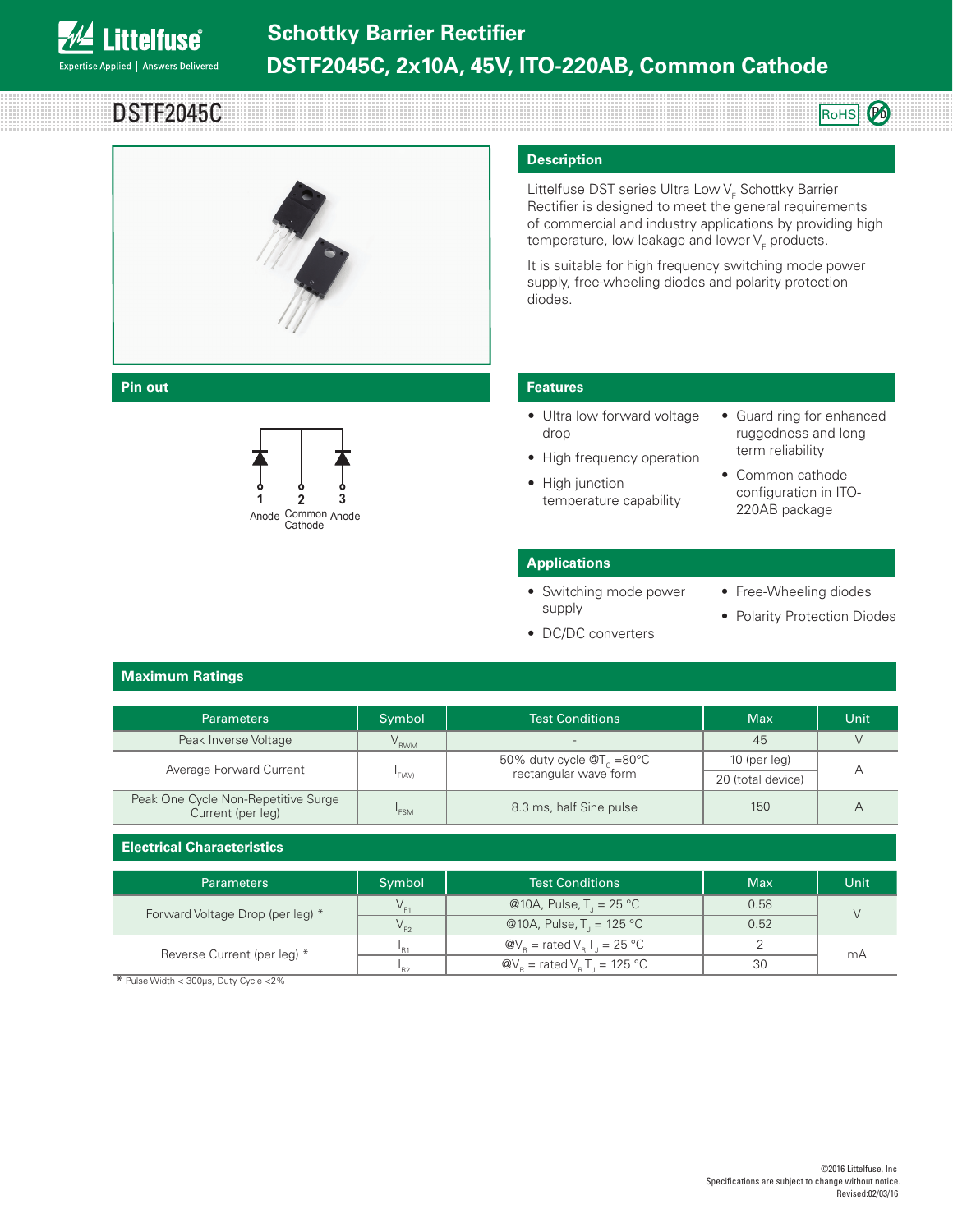### **Thermal-Mechanical Specifications**

| <b>Parameters</b>                                | Symbol     | <b>Test Conditions</b> | <b>Max</b>      | Unit        |
|--------------------------------------------------|------------|------------------------|-----------------|-------------|
| Junction Temperature                             |            |                        | $-55$ to $+150$ | $^{\circ}C$ |
| Storage Temperature                              | stg        |                        | $-55$ to $+150$ | $^{\circ}C$ |
| Thermal Resistance Junction to<br>Case (per leg) | $R_{thJC}$ | DC operation           | 6.0             | °C∕W        |
| Approximate Weight                               | wt         |                        | ↷               |             |
| Case Style                                       | ITO-220AB  |                        |                 |             |



### **Figure 3: Typical Junction Capacitance**



### **Figure 1: Typical Forward Characteristics Figure 2: Typical Reverse Characteristics**